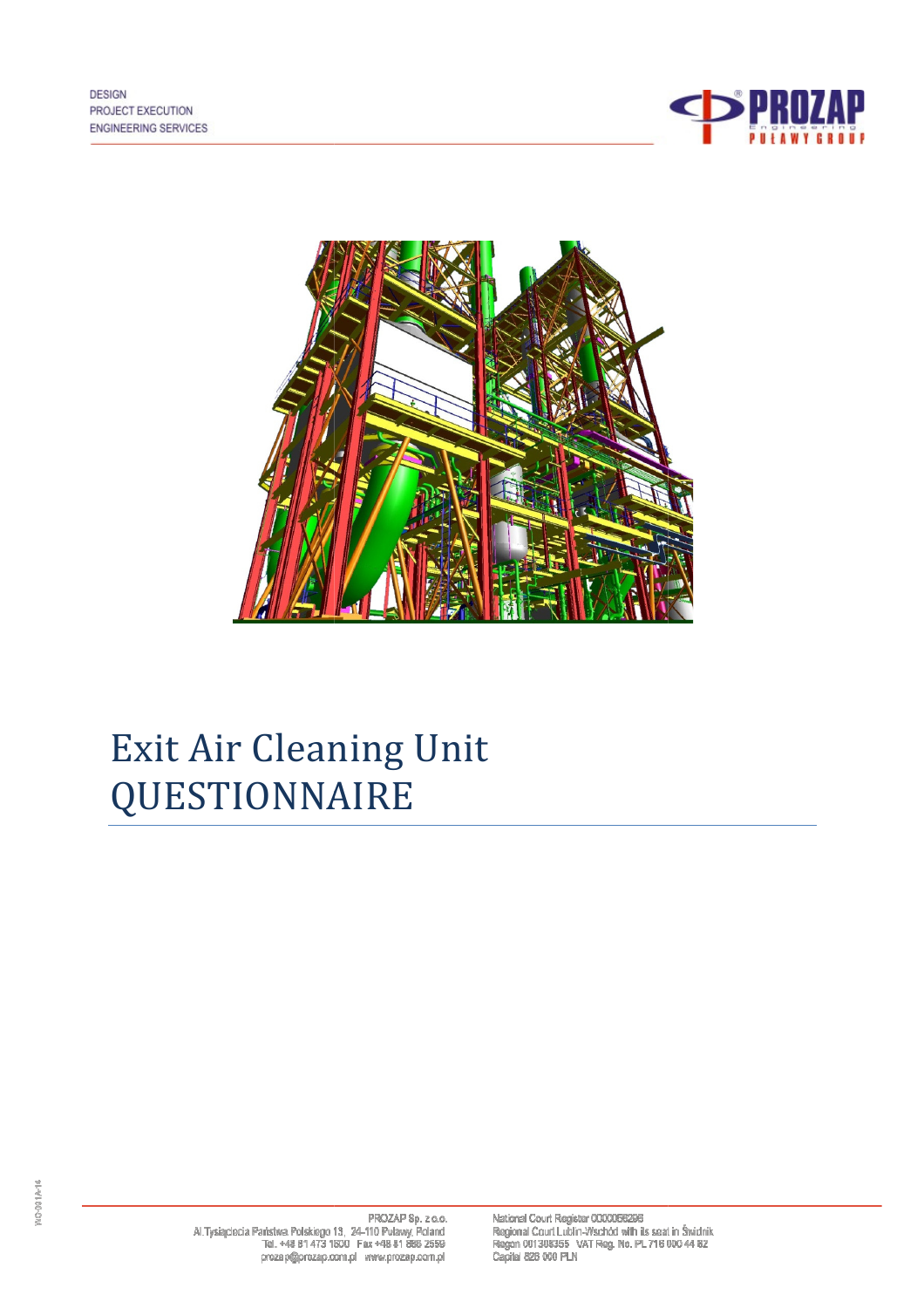# Contact Details

| Company Name:          |  |
|------------------------|--|
| Name:                  |  |
| Job Title/Position:    |  |
| Address:               |  |
| City:                  |  |
| State:                 |  |
| Zip:                   |  |
| Country:               |  |
| Phone:                 |  |
| Fax:                   |  |
| Email:                 |  |
| <b>Plant Location:</b> |  |

# Foreword

The aim of this questionnaire is providing guidance on gathering necessary information for us to prepare our best, tailored, technical and commercial proposals regarding possible installation of a Cleaning Unit system in your plant.

The system is flexible with regard to various aspects of design, construction and future operation. The options are marked and and commented to make the selection even easier.

All data and information disclosed to us by means of this questionnaire are considered confidential and will not be made available to any third parties without your consent.

Mandatory fields are boxed. Please, complete this questionnaire as fully as possible to help us cater for your needs in a comprehensive manner.

This document is copyrighted.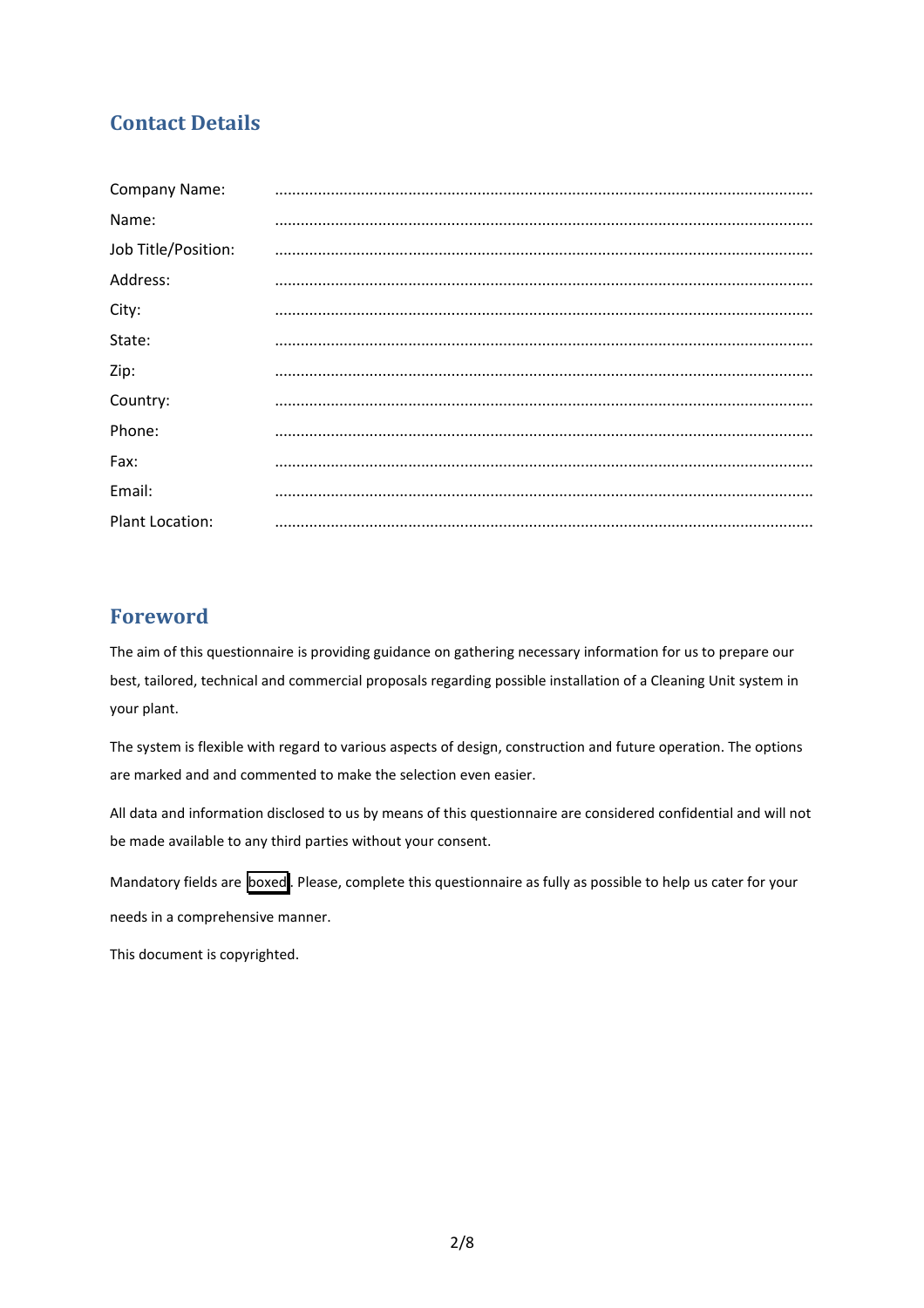# QUESTIONNAIRE

# Flowrates and annual on-stream hours.

Flowrates of the air streams to be treated, in  $m^3/hr$ .

| rated flowrate:                  | Nm <sup>3</sup> /hr |
|----------------------------------|---------------------|
| max. flowrate:                   | $Nm^3/hr$           |
| min. flowrate:<br>$\blacksquare$ | Nm <sup>3</sup> /hr |
| Annual on-stream hours:          | hr/year             |

# Type of the plant and granulation technology

Although the Cleaning Unit is capable of handling various types of pollutants in the exit air, it is designed mainly for urea and ammonium nitrate plants. It works well with new and existing plants using prilling towers or granulators. Please, tick  $\boxtimes$  the option corresponding to your situation.

| $\blacksquare$ | Existing         |  |
|----------------|------------------|--|
| п              | <b>New</b>       |  |
|                |                  |  |
| ٠              | Urea             |  |
|                | Ammonium nitrate |  |
| ٠              | Other            |  |
|                |                  |  |
| ٠              | Prilling tower   |  |
|                | Granulator       |  |
| п              | Other            |  |
|                |                  |  |

# Type of pollutant to be removed from the air stream

The system is capable of removing both gaseous ammonia and product dust from the granulation section exit air but – should this be the requirement – it can remove the dust only leaving the ammonia content in the stream unchanged. Please, select  $\boxtimes$  the pollutants you want removed.

- Product dust  $\Box$
- Ammonia - $\Box$
- Other  $\Box$ .............................................

# Exit Air Stream Specification

## Product dust

- **•** Content in the air stream: ............... mg/m<sup>3</sup> or g/m<sup>3</sup>
- particle size distribution (or screen analysis), inclusive particularly of particle size 1.0 to 0.3 micron,
- kind and content of other contaminants present in the air stream (indicate rated, max. and min. levels):
	- o sand or other insoluble particulate matter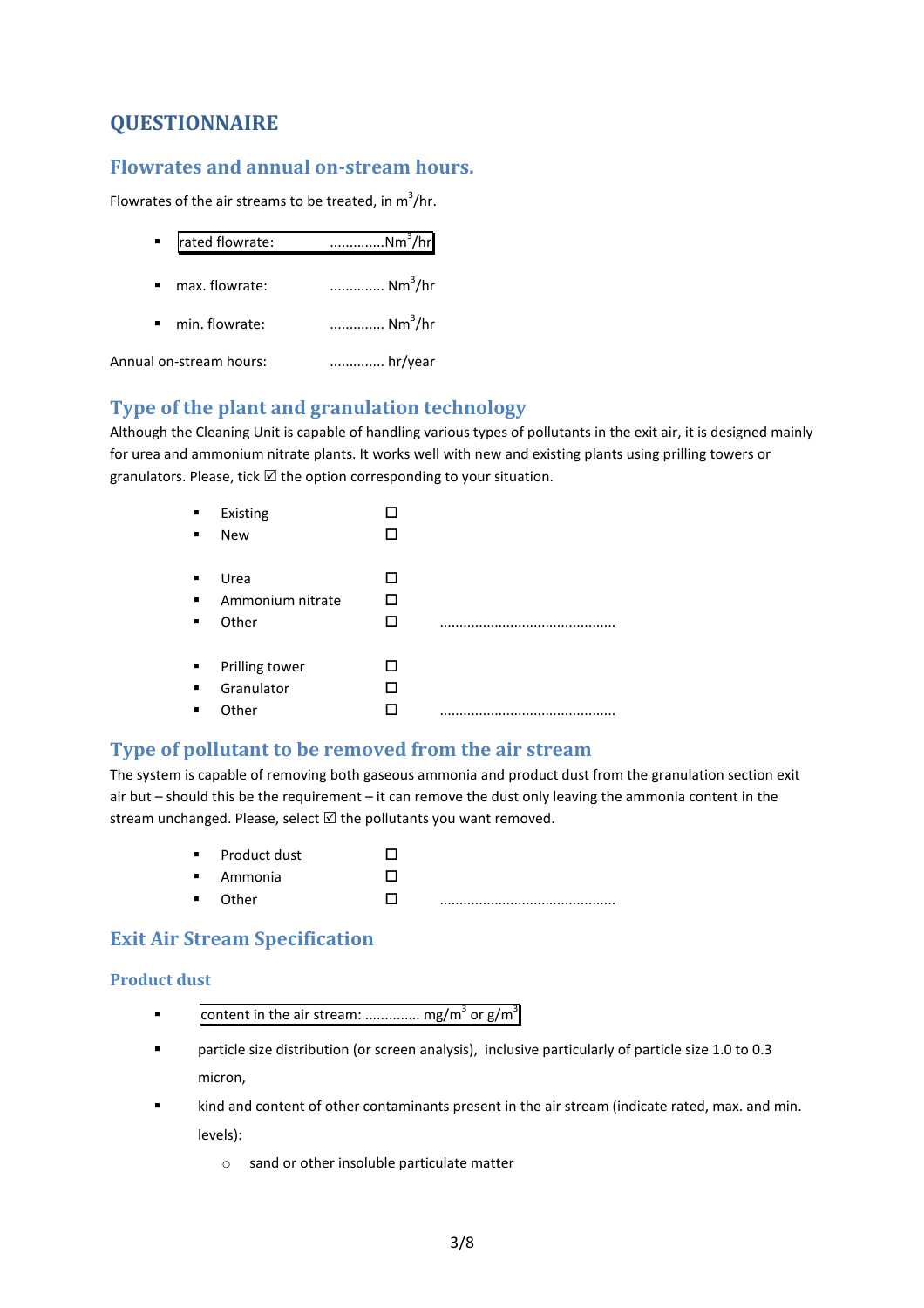- o calcium-based additives
- o sulphur-based additives
- o other

#### Ammonia

- **EXECO** content in the air stream:
	- $\circ$  rated: ............... mg/m<sup>3</sup>
	- o max.: .............. mg/m<sup>3</sup>
	- $\circ$  min.: ............... mg/m<sup>3</sup>
	- air stream temperature
		- o rated: .............. °C
		- o max.: .............. °C
		- o min.: .............. °C
- relative humidity:
	- o rated: ..............
	- o max.: ..............
	- o min.: ..............
- air stream pressure (indicate abs. or g.)
	- o rated: .............. kPa
	- o max.: .............. kPa
	- o min.: .............. kPa

## Feedstock Specifications

#### Acid (for ammonia absorption)

If the ammonia is to be removed from air stream, indicate the specifications of acid available for the Cleaning Process. Please, tick  $\boxtimes$  the option corresponding to your situation.

- $\blacksquare$  nitric acid  $\square$
- $\blacksquare$  sulphuric acid  $\square$
- availability on site:
	- $\circ$  available  $\Box$
	- $\circ$  to be imported  $\Box$
- concentration: .............. % wt.
- chemical composition: ..........................................
- suspended solids: ..........................................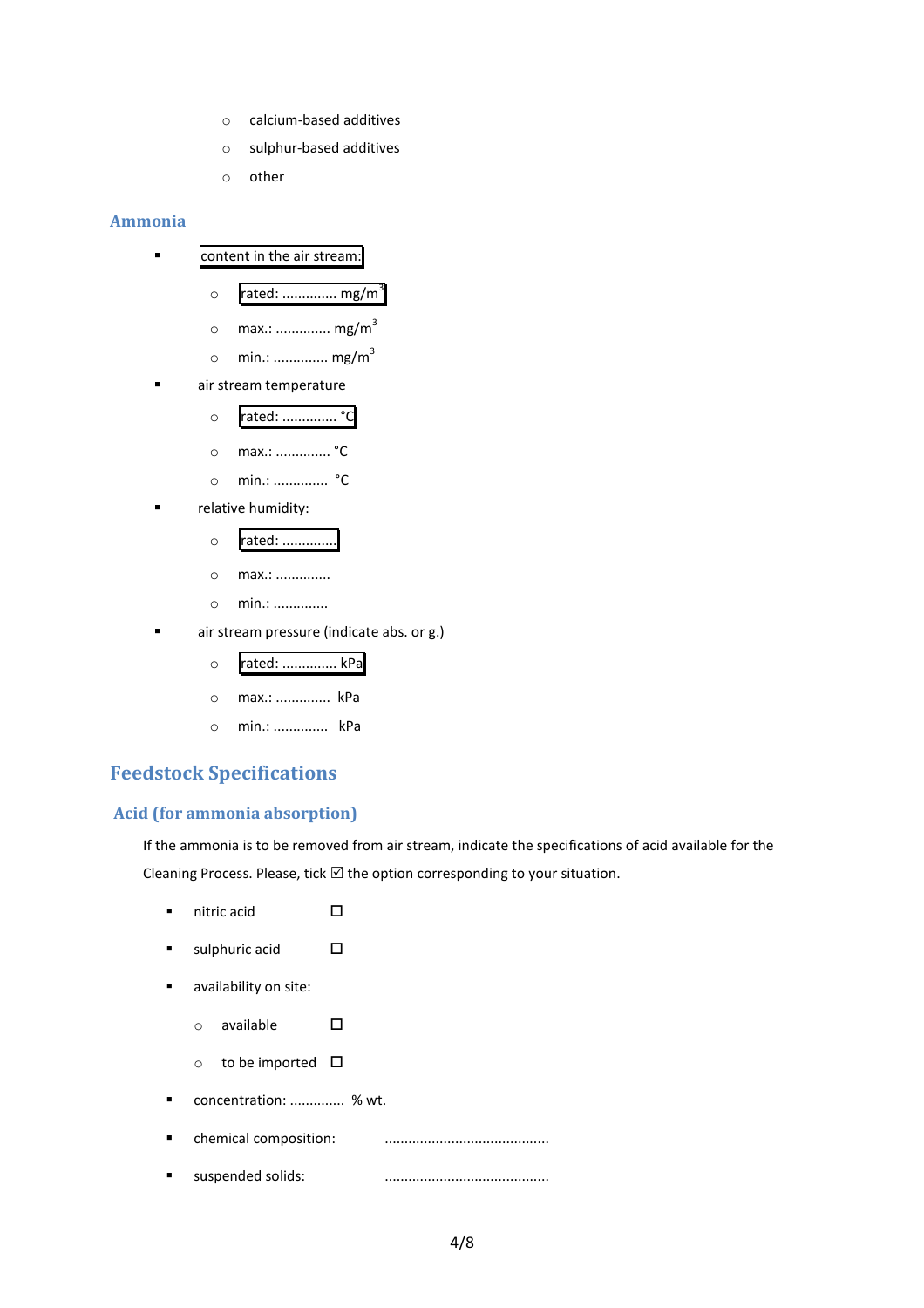- conditions of supply at Battery Limits:
	- o pressure: ............................
	- o temperature: ............................

#### Make-up Water

Only non-fouling water can be used as make-up water, i.e. water giving no solid deposits upon evaporation. Indicate the properties of the make-up water available for the Exit Air Cleaning Process on Site:

conditions of supply at Battery Limits:



 chemical composition, inclusive of total hardness contaminant levels (especially chlorides), conductivity etc.:

............................................................................................................................................

- **Fig. 3** flowrate available and restrictions of usage, if any: ............................................................................................................................................
- Steam condensate or process condensate may be used as the make-up water, e.g. process condensate from Urea Plant:
	- $\circ$  Yes:  $\Box$
	- $\circ$  No:  $\Box$

## Requirements for the air stream after cleaning

Please, provide the figures for the limits of emission you would like to achieve by applying the Cleaning Unit (product dust / ammonia content in the air vented to the atmosphere).

#### Product dust

Emission limit: ............... mg/Nm<sup>3</sup>

#### Ammonia

Emission limit: ............... mg/Nm<sup>3</sup>

## By-product solution

The pollutants carried by the exit air are dissolved in the scrubbing liquid circulated in the scrubbers forming a by-product solution. Depending on the kind of dust to be removed and used additions, the liquid can be a solution of urea, ammonium sulphate, ammonium nitrate or urea and ammonium sulphate or urea and ammonium nitrate (with traces of urea). Depending on the design of the Cleaning Unit and on your requirements, the pollutants (product dust and ammonia) can be removed in one or in two separate stages,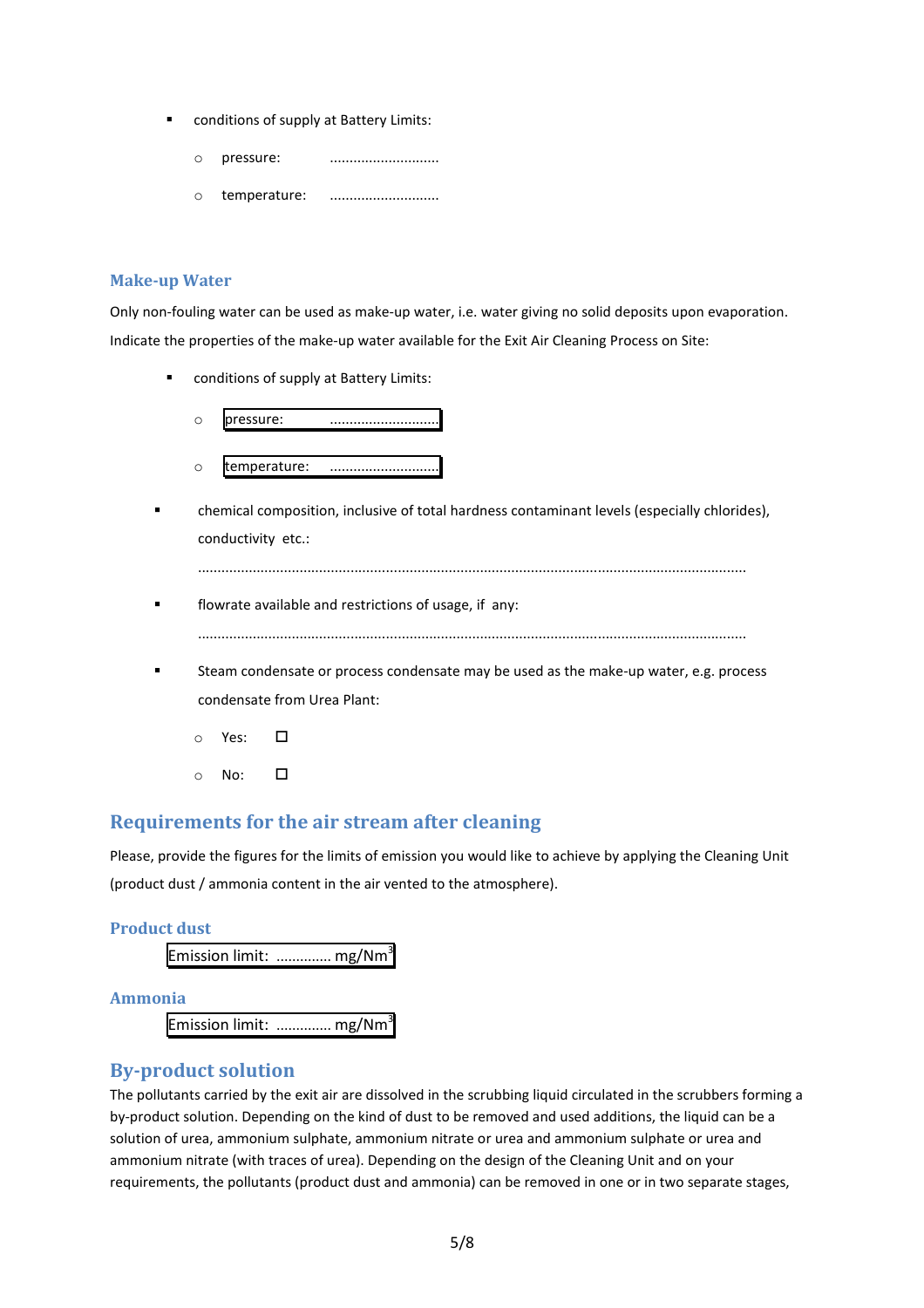thus producing one or two separate streams of by-product solution. For instance, removing urea dust and ammonia with addition of sulphuric acid in a single stage scrubber produces a solution of urea and ammonium sulphate. If a double-stage process is applied, the first stage (dust removal) produces urea solution and the second stage (ammonia removal) produces ammonium sulphate solution.

Please, select the most suitable option. The availability depends on your previous choices.

#### Single-stage: (one stream)

- $\blacksquare$  urea and ammonium sulphate solution  $\Box$
- $\blacksquare$  urea and ammonium nitrate solution  $\Box$

#### Double-stage (two separate streams)

- $u$ rea solution  $\Box$  $a$ mmonium sulphate solution  $\Box$
- **ammonium nitrate solution**  $\Box$

#### Other options:

- preferred discharge mode:
	- $\circ$  continuous  $\Box$
	- $\circ$  batch  $\Box$
- Include a by-product liquid storage in the Proposal  $\Box$
- $\blacksquare$  Indicate preferred storage capacity

## Preferred way of utilization of the by-product solution:

| recycling to process (evaporation section) | $\mathsf{L}$ |
|--------------------------------------------|--------------|
| crystallization unit                       | $\mathbf{I}$ |
| liquid fertilizer production               |              |

## Placement option

The Cleaning Unit system can be installed on top of existing equipment or, in case the existing structure is not capable of withstanding an additional load, on ground level. The most preferred location is the one closest to the source of the air stream to be treated – in case of a prilling tower, the optimal location is on the top of the tower. Please, select the most suitable option.

 $\Box$ 

| On top of existing equipment/structures |  |
|-----------------------------------------|--|
|                                         |  |

On ground level  $\Box$ 

# **Utilities**

## **Electricity**

- voltage/frequency of the available AC power source: ............................
- **Example 3** maximum rated receivers to be supplied from low/medium voltage network: ...........................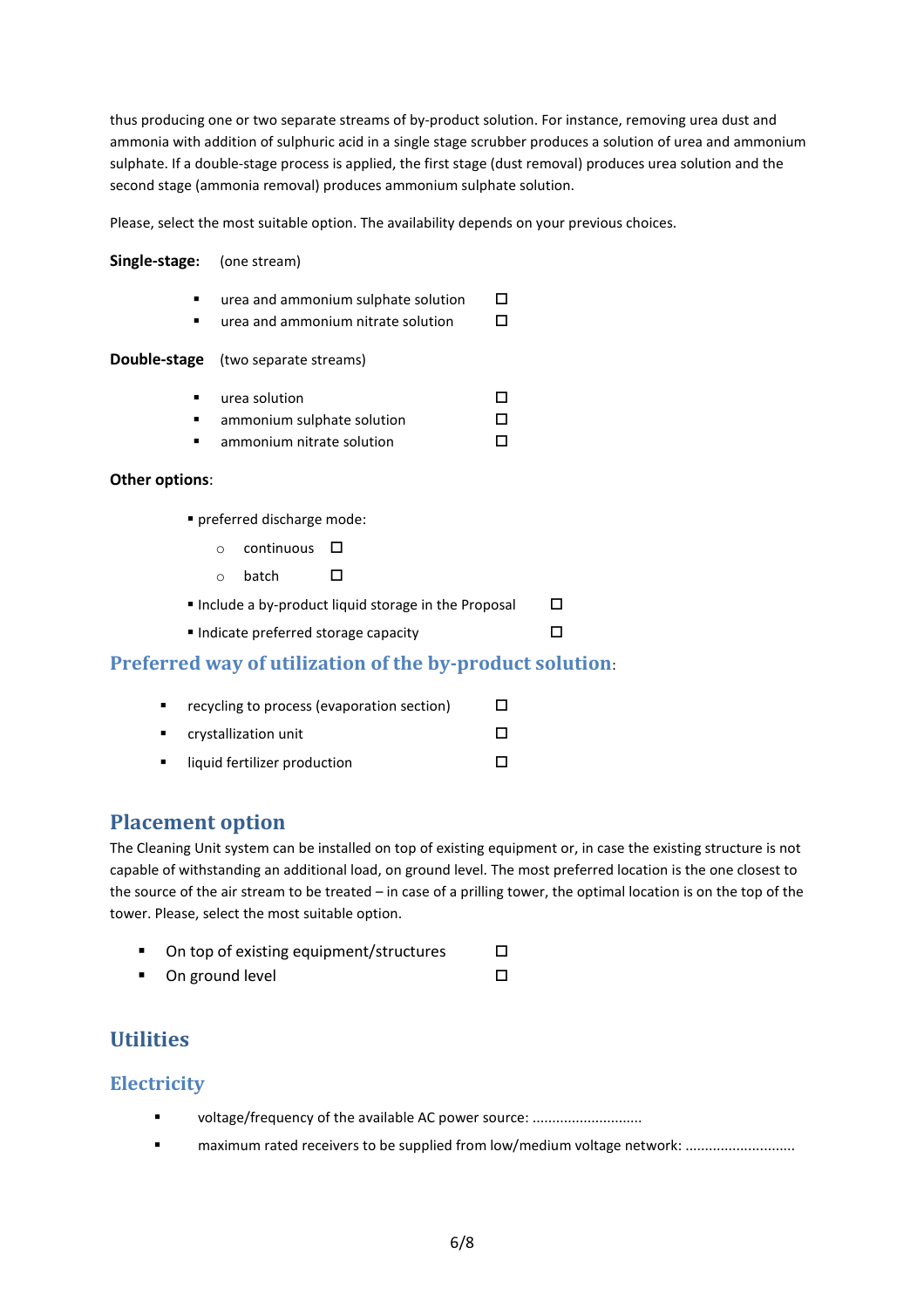Your requirements applicable to motor control, power distribution and electrical equipment, if any:

............................................................................................................................................

### Instrument Air

- **available pressure:** ..............
- **dew point:** ...............

#### Steam

- **temperature:** ...............
- **Physical Example 21 B.L.:** ................

# Weather Conditions on Site

## Ambient air temperature

**vearly average:** ............... maximum: .............. **•** minimum: ................

## Air Humidity

- **vearly average:** ...............
- maximum: ..............
- minimum: ................

# Plot Plan and Information on the Site (if available)

- Please, provide an excerpt of General Plot Plan of the existing premises showing the plot available for the Air Cleaning Unit.
- Attach drawings (plans, sections and elevations) of the prilling tower/granulator and other items of equipment (or sources) wherefrom air streams shall be collected for cleaning.

# Existing scrubbing / de-dusting system and equipment, if any

Please, describe as fully as possible

......................................................................................................................................................... ......................................................................................................................................................... .........................................................................................................................................................